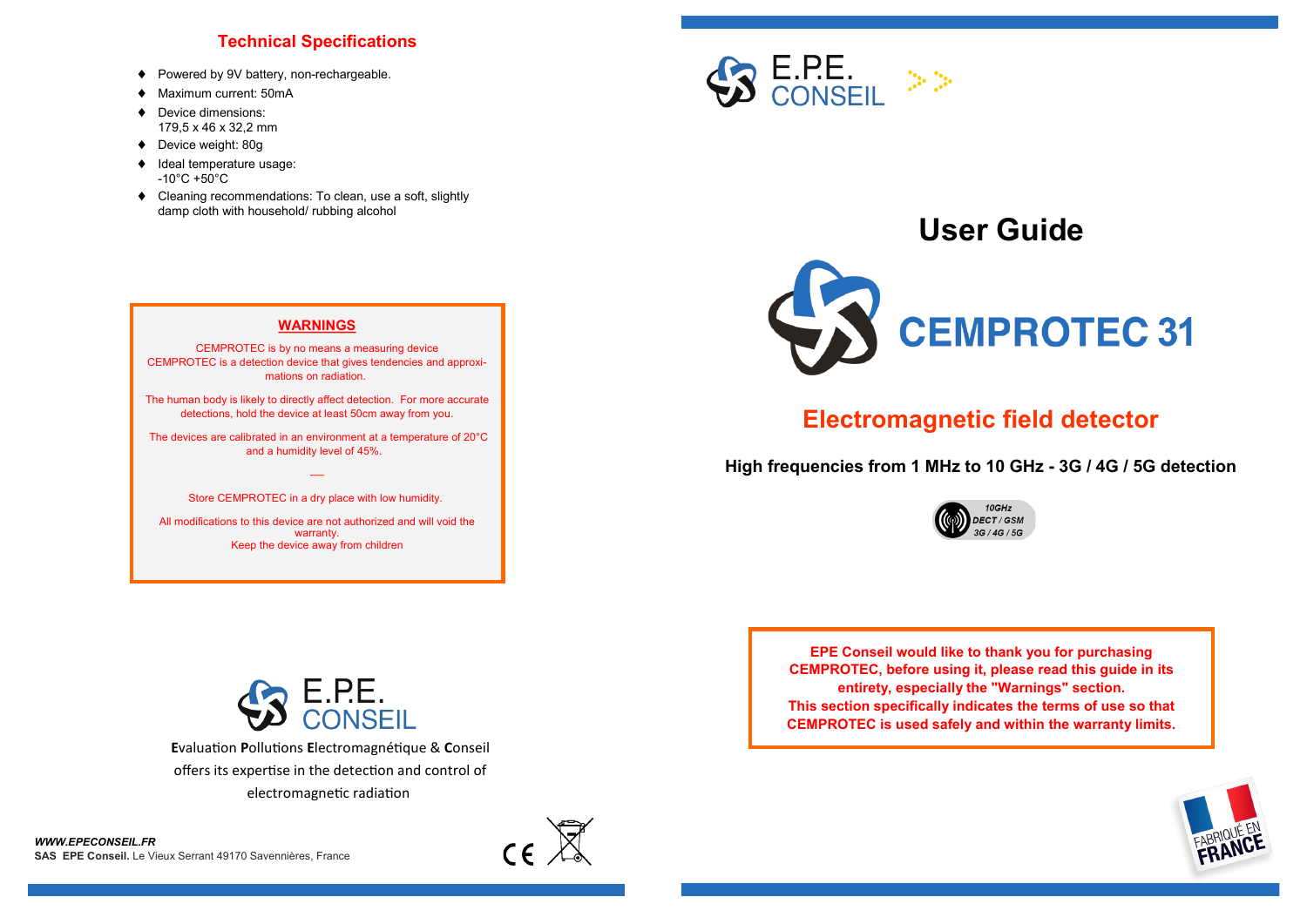## **What is electromagnetic pollution?**

There are mainly two "families" of electromagnetic radiation:

High-frequency radiation: Generated by popular wireless systems such as connected objects, Wi-Fi, cell phone towers/ antenna arrays, cell phones, fixed wireless phones, Bluetooth, babyphones, etc.

Low-frequency radiation: This concerns all appliances connected to the electrical network, medium and high voltage power lines, electrical panels and motors. Cables and electrical systems can create an electric field and depending on the power, they can also create a magnetic field.

Cemprotec 31 detects high-frequency radiation, which represents the major part of the electromagnetic pollution existing today.



#### **Inserting the device battery**

**Installing the 9V battery (supplied):** The 9V battery must be connected respecting the + and - terminals on the black connector.

**Battery level display:** When switching the device on the battery level is displayed for 3 seconds in the middle row of LEDs, while the other LEDs are off at this point. The LEDs will light up from the red one at the top, stopping at the relevant LED to show the battery level. The green LEDs at the bottom represent a full battery.

**Battery saving mode:** To save power the device will automatically switch itself off after 20 minutes. For frequent usage, it is recommended to use a rechargeable battery.

## **Usage guidance**

#### **Interior or exterior pollution?**

The first time you use the device you may be surprised by the level of exposure if it is higher than your expectation.

It is absolutely necessary to identify the cause(s) of radiation to have the clearest possible "picture" of the situation; this will make it possible to apply suitable and effective protection/ shielding solutions against the nuisances observed.

To help you quickly identify your electromagnetic exposure:

- 1. Turn on the device (with or without speakerphone on)
- 2. Move slowly from room to room, paying particular attention to the areas where you stay for a long time (e.g. the bedroom, living room, office).
- 3. After, if possible, switch off the electricity in your home for a few moments and then repeat the same detection room by room.
- 4. If the levels are the same, it means that the radiation is coming from outside. If they are lower, it means that you have an exposure generated by your own electrical installation or system(s) connected to it.
- 5. For outside radiation, some effective solutions can be used such as paints, fabrics, curtains and plastic films on windows. These products act as screens and greatly reduce the penetration of outside radiation coming inside. However, it is important to choose the right solution according to the type of radiation that is detected, as unfortunately there is no effective solution that works for all types of radiation.



#### **Using your detector: there are two main functions!**

#### **1. . Detection without acoustic analysis**

As soon as the device is switched on, the sound is automatically switched off making it possible to use the detector with discretion.

#### **2. Detection with acoustic analysis**

Press and hold the bottom button. This function allows detection of the high-frequency electromagnetic environment with a fine acoustic analysis. To turn this function off, press and hold the bottom button.

#### **How to find the polluting devices inside:**

It is advisable to use the detector and check the radiation level room by room.

The polluting systems are mainly cordless phones (DECT), WiFi, alarms, and various connected objects. If you unplug each device for a few moments you should immediately notice a decrease in radiation with your detector.

Please note! If you measure an internet box and you have a DECT phone next to it, you must make sure you dissociate the two sources because these two systems have the same type of radiation (high frequency).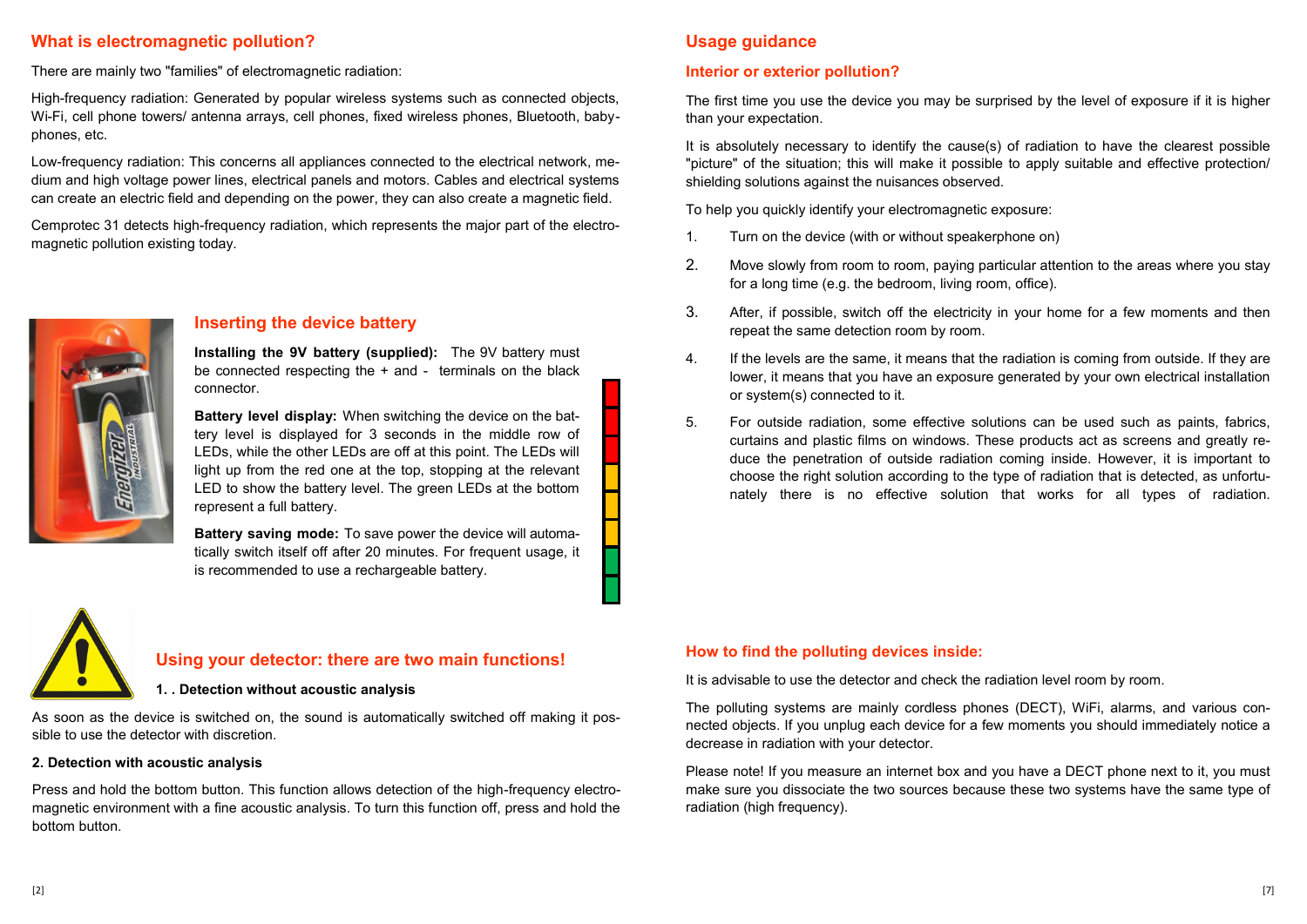

| HF. |  |  | 0 V/m <mark>0,08 V/m 0,12 V/m 0,19 V/m 0,27 V/m 0,34 V/m 0,43 V/m 0,53 V/m 0,61 V/m 0,69 V/m <sup>0,75 V/</sup>m</mark> |  |  |  |
|-----|--|--|-------------------------------------------------------------------------------------------------------------------------|--|--|--|
|     |  |  |                                                                                                                         |  |  |  |

Indicative radiation strengths for High Frequencies (HF) in Volt per meter (V / m) and Microwatt per square meter ( $\mu$ W / m<sup>2</sup>) depending on the colour of the LEDs lit. The thresholds listed above are recommendations and standards from the corresponding sources (see below).

- Baubiologie MAES-SBM. (2015). Indicative values in Baubiologie (Building Biology) for rest areas. In addition to the standard measurement technique in baubiologie SBM-2015. Retrieved December 2, 2015, from http://baubiologie.fr/ IMG/pdf/valeurs\_sbm-2015\_fr.pdf. (recommendation)
- BioInitiative. (2012). BioInitiative Report 2012. In A Rationale for Biologically-based Exposure Standards for Low-Intensity Electromagnetic Radiation. Retrieved November 16, 2015, from http://www.bioinitiative.org/table-ofcontents/. (recommendation)
- Council of Europe. (2011). Resolution 1815 (2011) Final version. In the potential dangers of electromagnetic fields and their effect on the environment. Retrieved November 16, 2015, from http://assembly.coe.int/nw/xml/XRef/Xref-XML2HTML-en.asp?fileid=17994&. (recommendation)
- NCRP, (1995) "Biological Effects and Exposure Criteria for Radiofrequency Electromagnetic Fields", NCRP Report No.86, Bethesda, Maryland, USA. (norm)
- TCO Development. (2012). TCO-Certified-Displays-6.0. In TCO Development. Retrieved November 16, 2015, from http://tcodevelopment.com/files/2013/04/TCO-Certified-Displays-6.0.pdf#page=28. (norm)

## **Detection level display**

The 3 rows of LEDs display the detected radiation levels:

**High-frequency:** Example of sources > WiFi, cell phones, cell phone antennas, connected objects, baby phones, fixed wireless phones.

The LEDs light up from left to right and from bottom to top. Please find the corresponding LED values on page 4 of this manual.

## **How it displays:**

- If there is no radiation, the first green LED stays on.

- If radiation is detected, its level is indicated by the LEDs lighting up from **left to right and from bottom to top**.

- The LED's value is explained on page 4 of this manual



- Press once to turn on the device

- - Press and hold to turn off the device

#### **Button with or without acoustic analysis**

- Press and hold to switch the speaker on/ off



| <b>Initial State</b> | <b>Action</b>                    | <b>Final state</b>           |  |  |  |  |
|----------------------|----------------------------------|------------------------------|--|--|--|--|
| Device off           | Press the on/off button          | The device is switched on    |  |  |  |  |
| Device on            | Press and hold the on-off button | Device is switched off       |  |  |  |  |
| Loud-speaker off     | Press and hold the bottom button | Loud-speaker is switched on  |  |  |  |  |
| Loud-speaker on      | Press and hold the bottom button | Loud-spekaer is switched off |  |  |  |  |